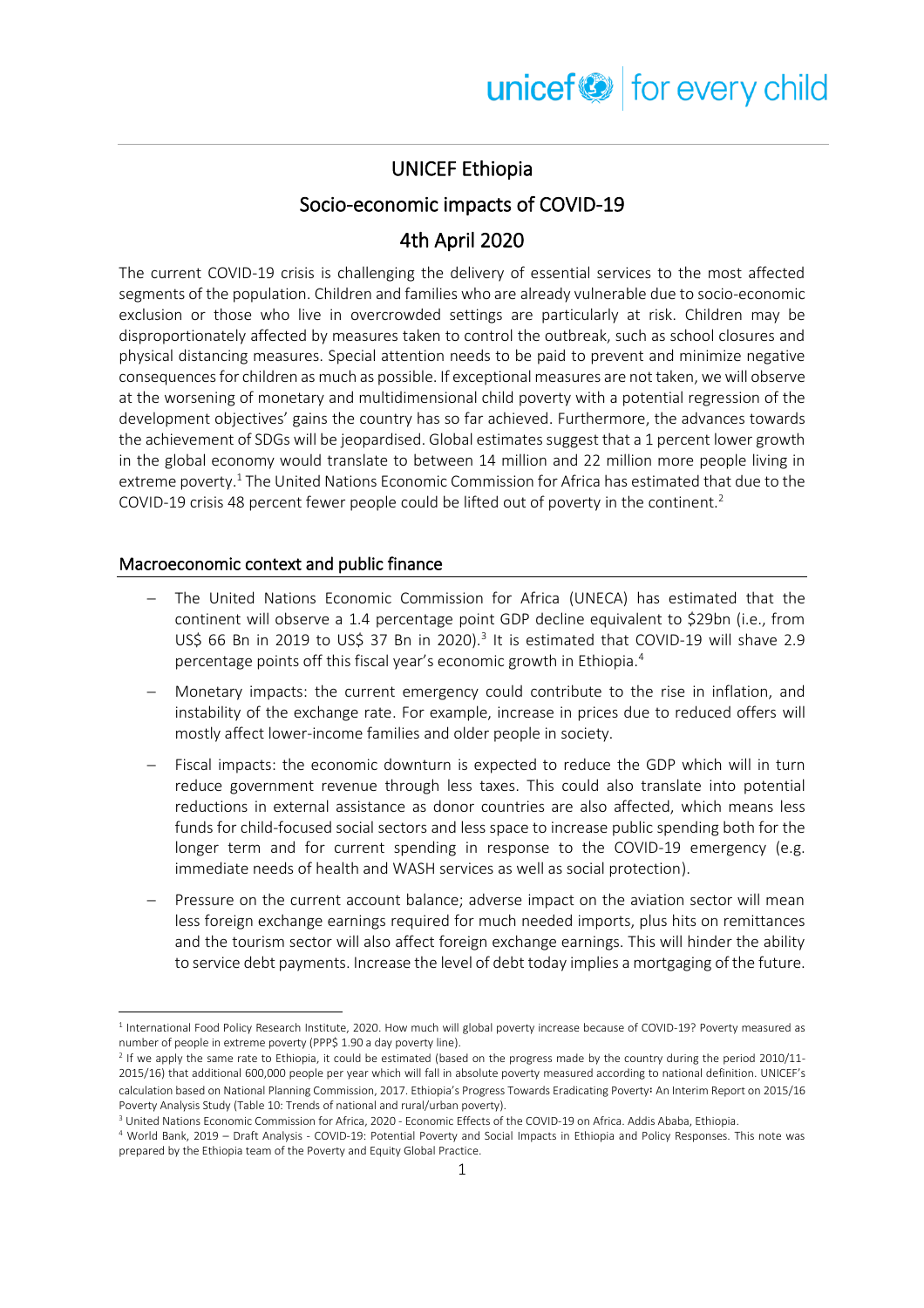Borrowing today often implies taking from today´s children and adolescents who will have to repay the debts tomorrow.

Unemployment: It is estimated that the employment in the African continent will drop of 48 percent due to the reduction in production. 5

#### Health & Nutrition

- − COVID-19 is a new virus and we do not know enough yet about how it affects children or pregnant women. We know it is possible for people of any age to be infected and transmit the virus, although older people and/or those with pre-existing medical conditions seem more likely to develop serious illness. The infection caused by the virus can be associated with acute respiratory distress syndrome and the overall condition of the individual who contracts the virus can be aggravated by existing conditions.
- − Increased rate of illness is expected to put pressure to the quality of health care in Ethiopia with potential service saturations and severe limitations for poorer households in terms of affordability and accessibility.
- − In 2018, some 17 per cent of child deaths (32,000) were due to pneumonia, making it one of the leading killers of children under-five years. Twelve percent of children under this age group had diarrhoea two weeks before the 2016 Ethiopia Demographic and Health Survey, showing a high prevalence of diarrhoea, another child killer estimated to be responsible for 8-9 per cent of under-five child deaths. Primary health care services must continue or more children will die of these preventable causes than of COVID-19.
- − Health services to non-COVID-19 related needs would diminish if health service providers are mobilized to respond to COVID-19. The first tangible evidence that we have of disrupted health services is the postponement of the measles and polio campaigns planned for March/April 2020. The number of children (0-59 months) for Polio campaign is 17,116,378 and for measles (9 - 59 months) is 14,699,948. This means that the vaccination of these children has been delayed and they are vulnerable to these infections.
- There are three-underlying causes of malnutrition namely: 1. household food insecurity due to loss of income particularly among the lower wealth quintile households with children under 5; there is therefore a need to advocate for expansion of the Productive Safety Net Programme (PSNP); 2. caring practices for children and women are likely to go down as livelihoods are affected; and 3. access to health services for common child illnesses and for treatment of moderate and severe wasting maybe be disrupted due to health workers' limited access to health facilities or lack of motivation or fear of infection. These three underlying causes will drive rates of malnutrition up in the context of COVID-19; hence, they need to be monitored and innovative ways to rapidly expand and deliver services within the context of COVID-19 need to be considered.
- Due to combined effect of Desert Locust and secondary impact of COVID-19, a 15 percent increase is anticipated in the wasting caseload. This will have implications on the number of children to be treated andwill require advocacy with donors for additional funding to procure Ready to Use Therapeutic Food (RUTF).

<sup>5</sup> United Nations Economic Commission for Africa, 2020 - Economic Effects of the COVID-19 on Africa. Addis Ababa, Ethiopia.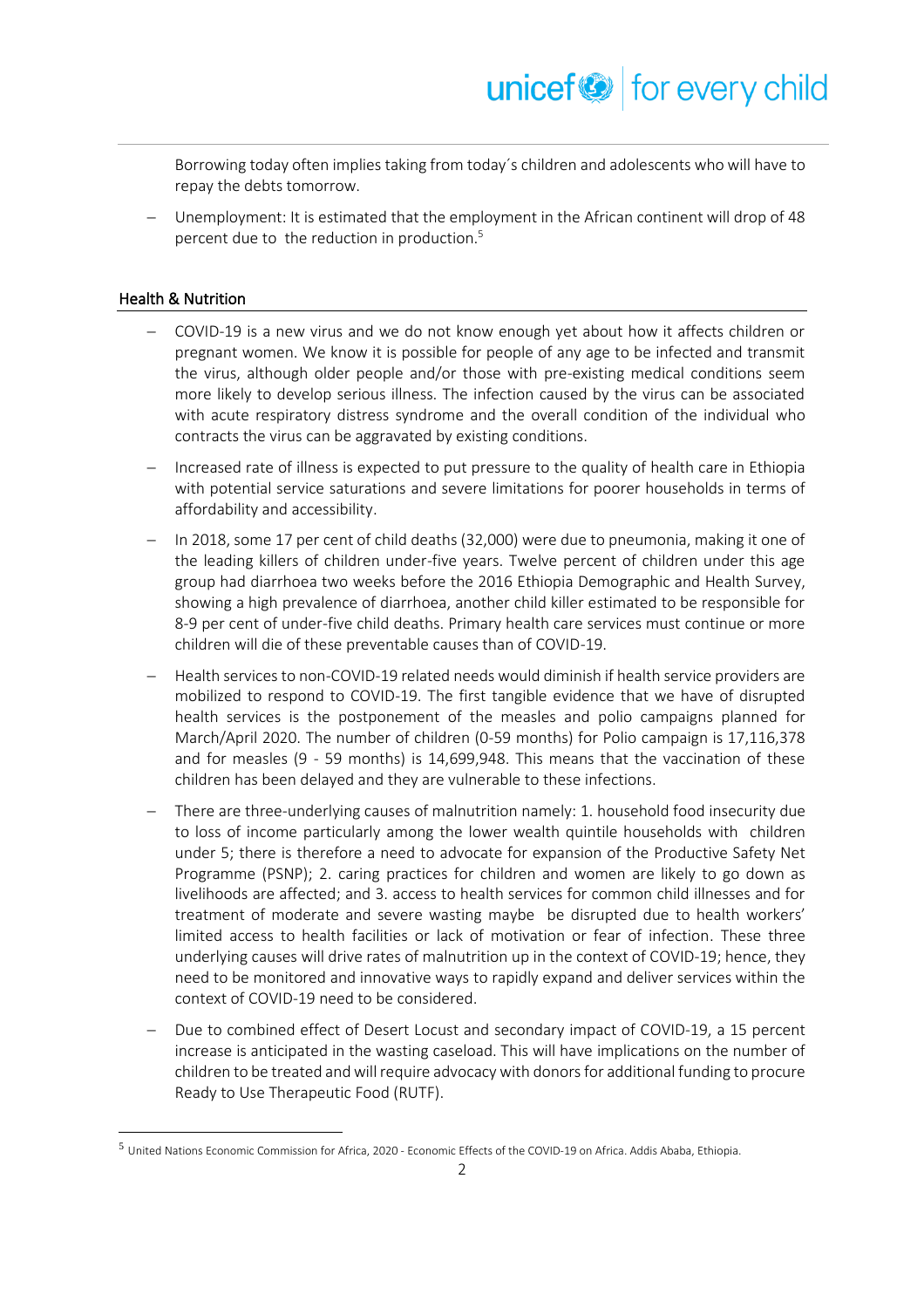#### WASH

- The provision of safe water, sanitation, and hygienic conditions is essential to protecting human health during all infectious disease outbreaks, including the COVID-19 outbreak. Ensuring good and consistently applied WASH and waste management practices in communities, homes, schools, marketplaces, and health care facilities will help prevent human-to-human transmission of the COVID-19 virus.<sup>6</sup>
- Based on the 2019 Joint Monitoring Programme (JMP) report, only 11 percent of Ethiopia's population is using safely managed drinking water. The percentage of children deprived of safe drinking water is still high (according to analyses using 2016 EDHS data: 59 percent of children under 5 years; 56 percent of 5- to 17-year-olds). Children living in rural areas are much more deprived of safe drinking water than their urban counterparts (63 percent and 14 percent, respectively).
- − Rural populations and the poorest households are the most disadvantaged in terms of sanitation, and deprivation in sanitation is one of the largest contributors to multidimensional child deprivation in Ethiopia. Among all children, the rate of deprivation of this basic right is 89 percent, with children in rural areas being much more deprived than children in urban areas (94 percent and 53 percent, respectively). Hygiene remains a major gap in emergency and non-emergency settings.
- With up to 22 percent (23million people) practicing open defecation, and very low rates of handwashing after the use of a latrine in Ethiopia, majority of poor households are thereby most at risk of contracting COVID-19 due to poor sanitation practices and hygienic conditions.
- − If not well managed, movement restrictions and lock down enforcements will disproportionately affect poor households in underserved areas, who depend on daily wages to pay for safe drinking water for their households amongst other daily needs.

#### Education

- − As all schools are closed, all school aged children who were enrolled in schools have been affected in terms of daily learning. The most vulnerable and poor children will not benefit from home-schooling during school closures, hence widening inequities in the learning gap between the lowest and highest quintiles.
- School closures will lead to decline in food intake and nutrition, possibly increase school dropouts, and adversely impact human capital development. In addition, school closures may exacerbate permanent dropouts. Long-term impacts relating to disrupted schooling and early childhood nutrition will have a disproportionate impact on poor families, limiting their human capital development and future earning potential.
- The table below shows the number of children affected by the crisis as a result of the school closure:

<sup>6</sup> World Health Organisation, 2019 - Water, sanitation, hygiene, and waste management for the COVID-19 virus. Interim guidance 19 March 2020.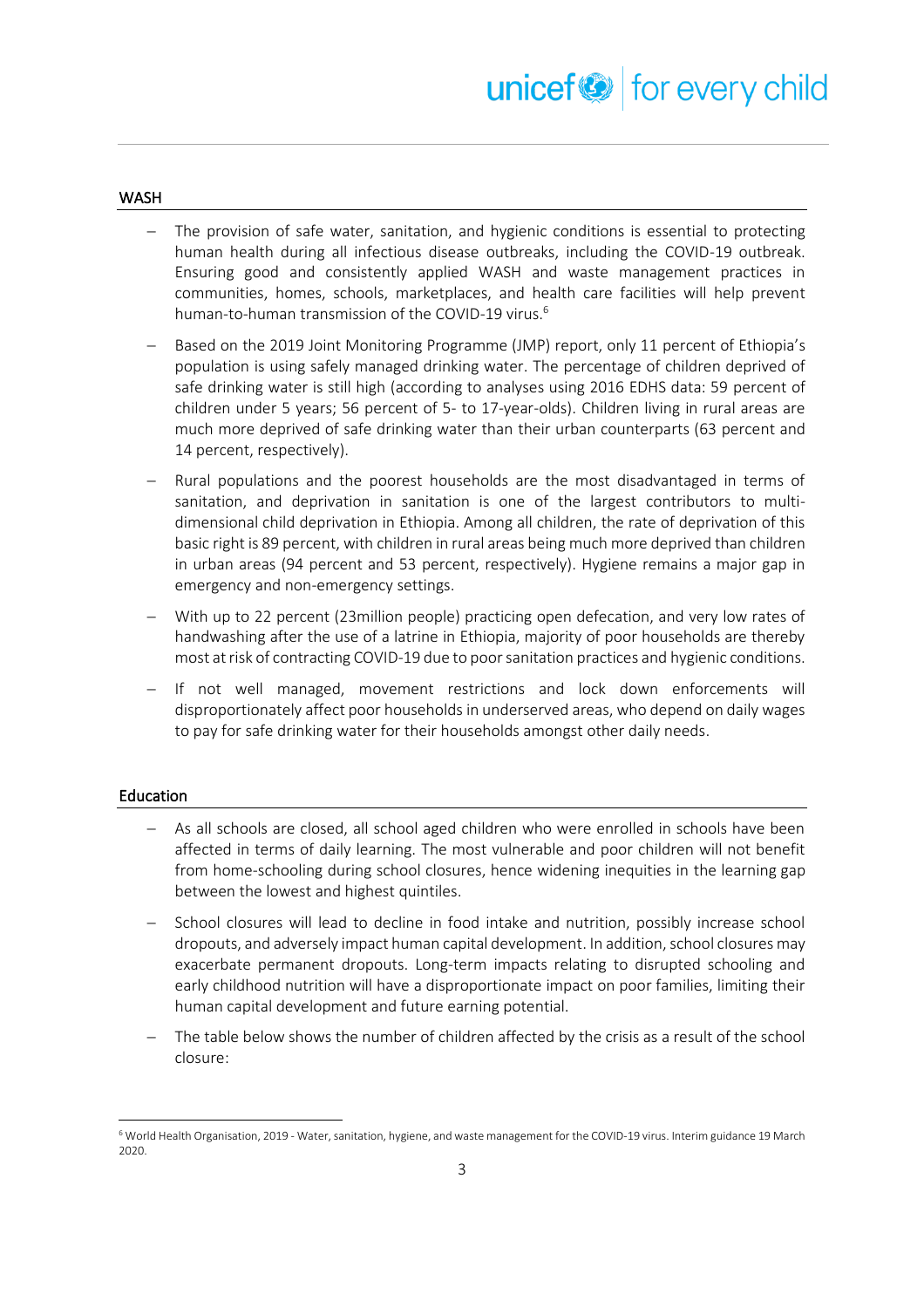| Level              | Male       | Female    | Total      |
|--------------------|------------|-----------|------------|
| Pre-primary        | 1,676,156  | 1,546,097 | 3,222,252  |
| Primary            | 10,654,351 | 9,392,006 | 20,046,357 |
| Secondary          | 1,526,653  | 1,293,482 | 2,820,135  |
| <b>Grand TOTAL</b> |            |           | 26,088,744 |

- According to the education cluster, at the end of 2019, about 1 million children benefitted from school feeding programmes across the seven regions that were targeted for humanitarian action. These children are not at present benefitting from school feeding as schools are closed.
- − The Addis Ababa City Administration Education Bureau had also introduced a school feeding programme for all primary government schools so we can estimate that the 564,722 children that were receiving school meals in Addis Ababa and are no longer receiving this support will also be impacted in terms of their nutritional status.

#### Social Protection

- Greater Horn of Africa is currently experiencing the worst desert locust upsurge in the last 25 or so years. The COVID-19 pandemic will likely limit control and surveillance operations (already impacting supply of pesticides), as well as the deployment of experts to the field. This could cause considerable damage to livelihoods and food supply.
- In urban areas, it is expected that there will be a rise in the price of key commodities, driven largely by behavioural changes in urban areas – food hoarding, etc. Particularly, food price hikes will have a considerable impact on vulnerable and poor urban households.
- There will be widespread loss of income and deeper levels of poverty as social distancing intensifies. This will have a big impact on the service industry, tourism and for the sizeable self-employed population. The combination of labour constraints and limited access to markets will drive poverty and exacerbate food insecurity. Loss of income especially for those engaged in informal operations where women are over-represented is likely.
- − While Ethiopia has the second largest safety net in Africa covering rural and urban areas, the existing safety nets would need to be used to mitigate risks: a) cancel all public works for the rest of the year; b) provide early payments to current beneficiaries, and; c) use the safety net platform to provide hand washing messages and other preventive communication. Ethiopia can use the opportunity of its large-scale safety nets to scale them up with top-ups for existing beneficiaries (vertical expansion) and even expand caseload (horizontal expansion) to deal with the immediate and mid-term impacts of the pandemic.

#### Child Protection